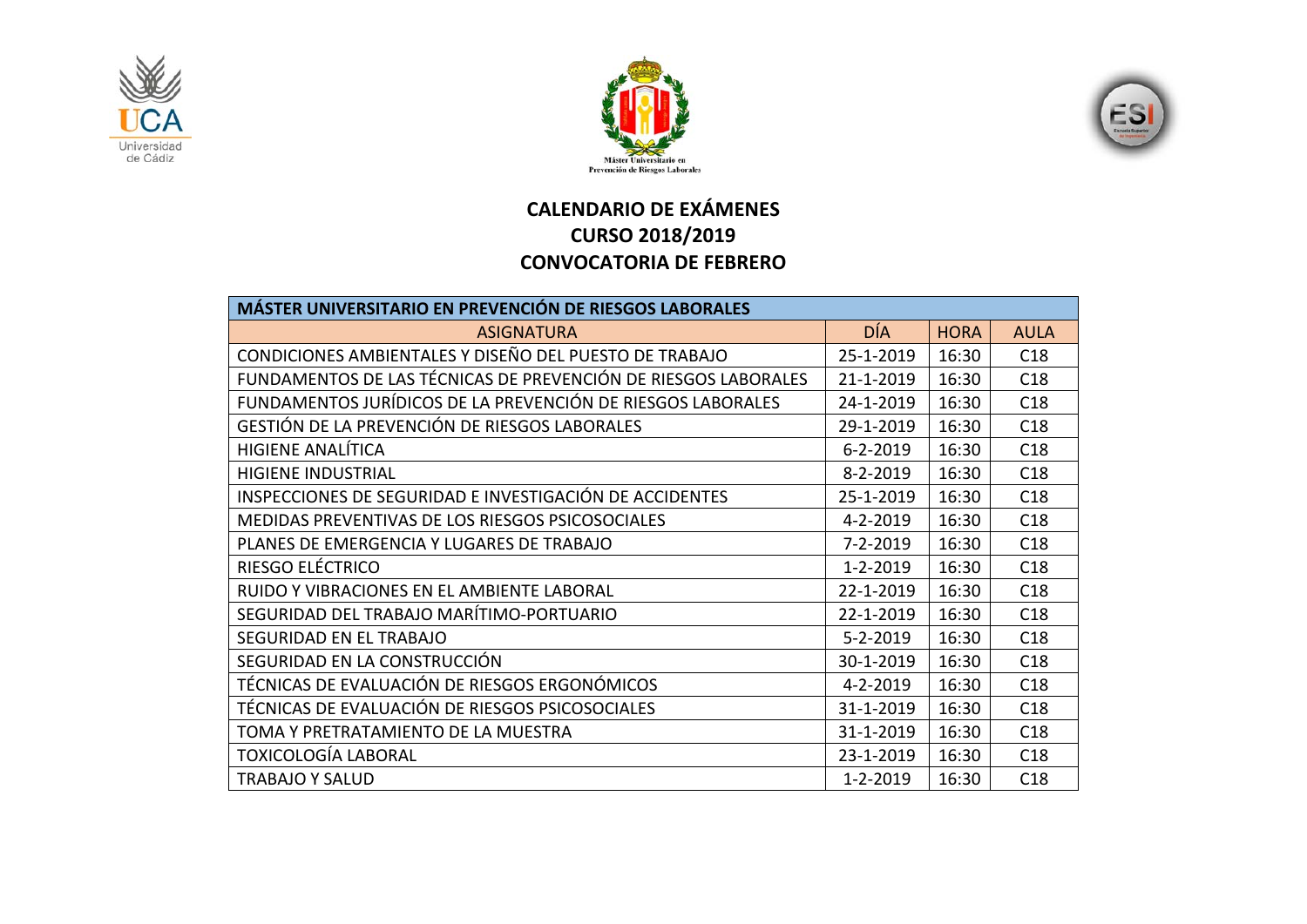





## **CALENDARIO DE EXÁMENES CURSO 2018/2019 CONVOCATORIA DE JUNIO**

| <b>MÁSTER UNIVERSITARIO EN PREVENCIÓN DE RIESGOS LABORALES</b> |            |             |             |
|----------------------------------------------------------------|------------|-------------|-------------|
| <b>ASIGNATURA</b>                                              | <b>DÍA</b> | <b>HORA</b> | <b>AULA</b> |
| CONDICIONES AMBIENTALES Y DISEÑO DEL PUESTO DE TRABAJO         | 14-6-2019  | 16:30       | C18         |
| <b>HIGIENE ANALÍTICA</b>                                       | 20-6-2019  | 16:30       | C18         |
| INSPECCIONES DE SEGURIDAD E INVESTIGACIÓN DE ACCIDENTES        | 11-6-2019  | 16:30       | C18         |
| MEDIDAS PREVENTIVAS DE LOS RIESGOS PSICOSOCIALES               | 24-6-2019  | 16:30       | C18         |
| PLANES DE EMERGENCIA Y LUGARES DE TRABAJO                      | 21-6-2019  | 16:30       | C18         |
| RIESGO ELÉCTRICO                                               | 10-6-2019  | 16:30       | C18         |
| RUIDO Y VIBRACIONES EN EL AMBIENTE LABORAL                     | 12-6-2019  | 16:30       | C18         |
| SEGURIDAD DEL TRABAJO MARÍTIMO-PORTUARIO                       | 18-6-2019  | 16:30       | C18         |
| SEGURIDAD EN LA CONSTRUCCIÓN                                   | 25-6-2019  | 16:30       | C18         |
| TÉCNICAS DE EVALUACIÓN DE RIESGOS ERGONÓMICOS                  | 24-6-2019  | 16:30       | C18         |
| TÉCNICAS DE EVALUACIÓN DE RIESGOS PSICOSOCIALES                | 17-6-2019  | 16:30       | C18         |
| TOMA Y PRETRATAMIENTO DE LA MUESTRA                            | 19-6-2019  | 16:30       | C18         |
| <b>TOXICOLOGÍA LABORAL</b>                                     | 13-6-2019  | 16:30       | C18         |